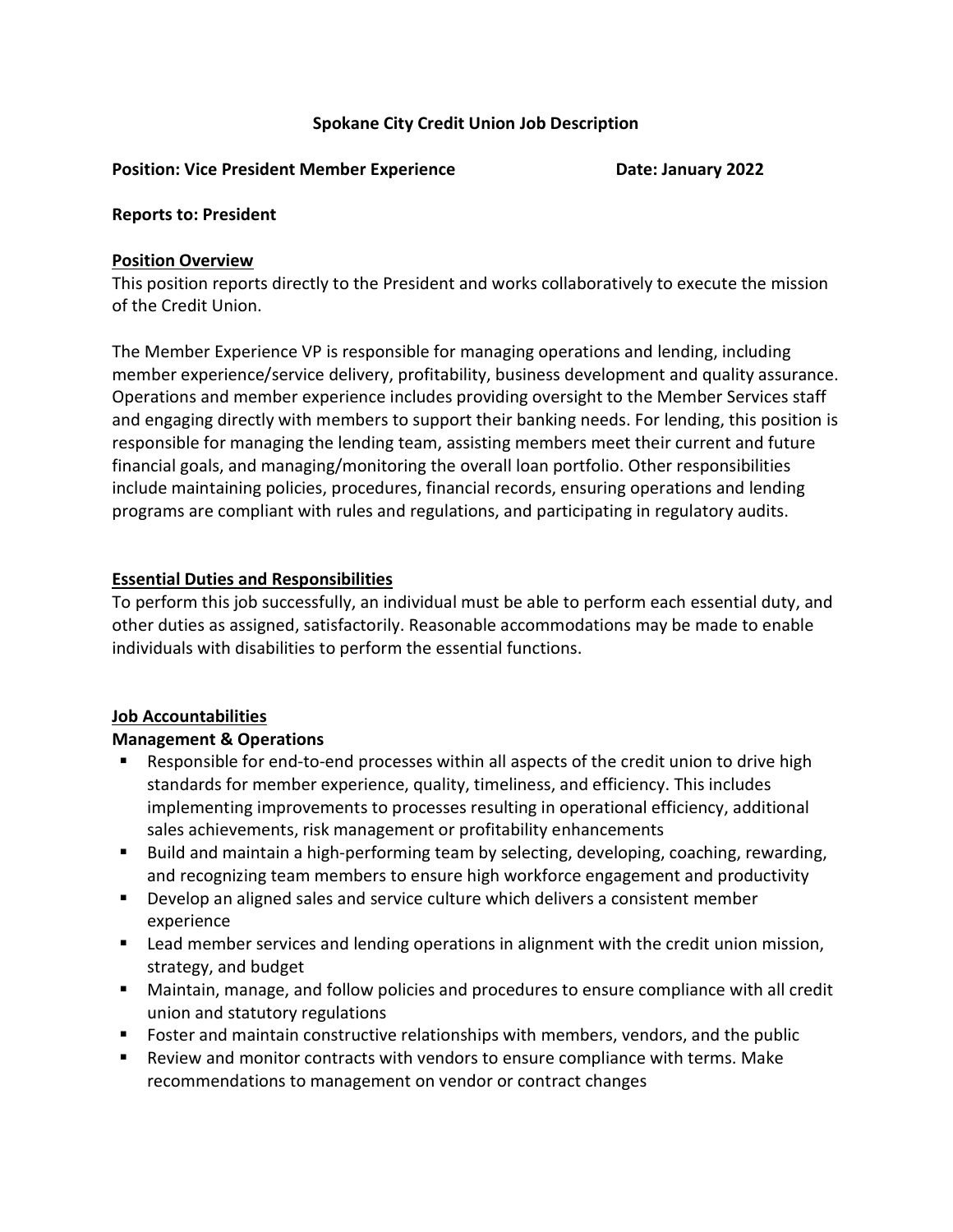## Lending

- Approves/denies loans that are processed by lenders based on credit worthiness of the applicant. Contacts members to discuss their approval/denial as necessary
- Interviews applicants, solicits applications for loans, processes, and closes loans that they originated. Assists lenders with their loan requests, processing and closing
- Oversees the sale of SCCU lending protection products to members (e.g., GAP)
- **Prepares monthly lending reports that summarize SCCU activities for the period**
- Oversees the Accounts Control function which in the Collateral Protection program, legal and bankrupt accounts and repossession/foreclosure situations.

## Member Services

- Supervises tellers and new accounts staff to ensure that work is property documented and complete. Assists when necessary to locate and correct any differences
- Oversees member service personnel, the opening and closing of accounts, monitors account activity and controls over inactive and dormant accounts
- Work with the digital banking specialist to increase member use of online technology.
- Oversees security of operational area by ensuring all records are properly handled and stored in secure locations. Interacts with the security firm and law enforcement

# Compliance, Security, Disaster Recovery and Training

- Adhere to security procedures and fraud controls to protect members, staff, public and assets
- Maintain knowledge of appropriate state and regulations as they relate to SCCU, including the Bank Secrecy Act and Anti-Money Laundering regulations and directives.
- **DECOU Disaster Recovery plan**
- **Ensure staff are assigned and complete required and job enhancing training courses.**
- Adhere to SCCU policies and procedures and established processes
- Recommend policy/procedural changes and process improvements for the betterment of SCCU and its members

# Personal Development and Team Participation

- 1) Personal Development
	- Dedicate time for self-development and increase job skills and knowledge
	- **Complete CU sponsored courses or attend CU sponsored training sessions when** appropriate
- 2) Team Participation
	- Contribute to and support a positive work environment to ensure an effective, high performing and cohesive team
	- Actively participate in and contribute to SCCU meetings